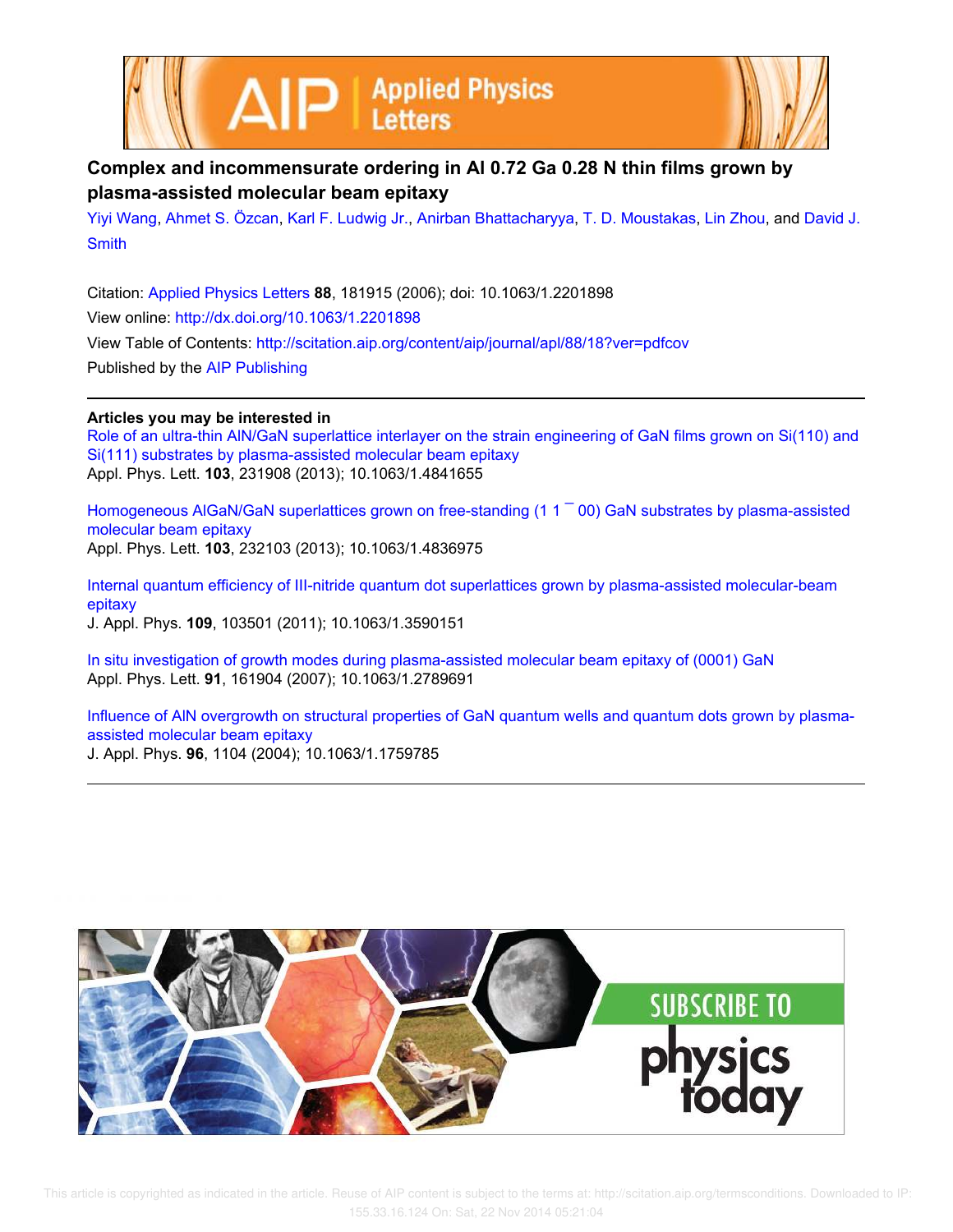## **Complex and incommensurate ordering in Al0.72Ga0.28N thin films grown by plasma-assisted molecular beam epitaxy**

Yiyi Wang,<sup>a)</sup> Ahmet S. Özcan, and Karl F. Ludwig, Jr. *Physics Department, Boston University, Boston, Massachusetts 02215*

Anirban Bhattacharyya and T. D. Moustakas

*Department of Electrical and Computer Engineering, Boston University, Boston, Massachusetts 02215*

Lin Zhou and David J. Smith

*Center for Solid State Science, Arizona State University, Tempe, Arizona 85287 and Department of Physics and Astronomy, Arizona State University, Tempe, Arizona 85287*

(Received 18 January 2005; accepted 20 March 2006; published online 4 May 2006)

Structures with incommensurate ordering along the [0001] direction are observed in wurtzite Al0.72Ga0.28N alloys grown by plasma-assisted molecular beam epitaxy on *c*-plane sapphire. Films grown in environments with group-III/N ratios greater than 1 exhibit ordered superlattice structures that are incommensurate with the wurtzite crystal lattice. In contrast, films grown under nitrogen-rich conditions exhibit ordered structures with a periodicity of four cation-N monolayers. The increasing complexity of the ordering with increasing Ga-rich growth environment suggests that the ordering is related to the presence of a Ga overlayer believed to exist on the surface of the growing film. © *2006 American Institute of Physics*. DOI: 10.1063/1.2201898

Wurtzite III–V nitride semiconductors have applications in electronic, optoelectronic, and electromechanical devices. Chemical ordering along the *c* axis in  $AI_rGa_{1-r}N$  films has been reported in a number of previous studies,  $1-11$  and may have important consequences for the transport properties of the material.<sup>12</sup> Recent annealing studies of  $AI_rGa_{1-r}N$  films have suggested that the ordered state is not the equilibrium state.<sup>13</sup> Indeed, since diffusion in the bulk at ambient temperatures is quite slow it is believed that ordering occurs at the surface during growth, as for the arsenides and phosphides.<sup>14</sup> However, the ordering mechanisms at the surfaces of wurtzite III-V nitrides are apparently quite different than is the case for the cubic arsenides and phosphides. The first observations of ordering in these materials were of simple alternating Ga-rich and Al-rich (0001) layers in  $AI_xGa_{1-x}N$ <sup>1</sup> Northrup and Neugebauer<sup>15</sup> suggested that ordering could arise from preferential incorporation of Al and Ga at alternating nonequivalent step-edge sites. However, Iliopoulos *et al.*<sup>4</sup> and Ruterana *et al.*<sup>5</sup> have shown complex 12 ML (monolayer) ordering with coexistence of different ordering types; these cannot easily be explained by the stepedge growth mechanism.

Here we report an incommensurate ordering which depends on the group-III/N atomic flux ratio present during growth by plasma-assisted molecular beam epitaxy PA-MBE). Theoretical understanding of how these ordered structures arise during thin film growth is unclear, but the dependence of this ordering on growth conditions suggests that it must be intimately related to the unusual nature of the Ga-rich surface during growth.<sup>16</sup> Iliopoulos *et al.*<sup>17</sup> have reported that the kinetics of Al<sub>x</sub>Ga<sub>1-*x*</sub>N growth by MBE is fundamentally different from the kinetics of  $AI_xGa_{1-x}As$ growth. They attributed this to the difference in Al–N and Ga–N bond strengths versus the closely similar Al–As and Ga–As bond strengths. For the group-III nitrides, Al incorporates with high probability in both group-III and N-rich growth regimes. Thus, Iliopoulos *et al.* suggested that the incorporation of Ga is controlled solely by the available N flux that is not consumed by Al atoms. As a result, the Ga flux can be increased significantly without affecting the Al mole fraction of the films. The excess Ga is believed to form a thin overlayer on the surface during growth.<sup>16</sup> The steadystate thickness of this layer is determined by the Ga arrival, incorporation, and evaporation rates, the latter being strongly dependent on the substrate temperature. Although the Ga overlayer on the surface does not incorporate and hence does not alter the alloy composition, the presence and thickness of this Ga film must play an important role in the structural, electronic, and optical properties of the final AlGaN alloy.

In this study, a series of AlGaN alloy films was deposited onto *c*-plane sapphire by PA-MBE using different group-III/N ratios. The samples were grown using a three-step method. The substrate was first nitridated by exposure to nitrogen plasma at 870 °C. An AlN buffer layer was then deposited at the same temperature, followed by growth at temperatures of 750–800 °C. Four samples were grown, each with final composition of approximately 72% Al, using different conditions of group-III/N ratio and Si doping levels. Samples A and B were grown under similar conditions in an environment having a group-III/N ratio close to 1. However, sample B was doped heavily *n* type with Si. Sample C was grown under group-III-rich conditions with a Ga flux that was approximately 20% higher than for samples A and B. Sample D was grown under N-rich conditions with Ga and Al fluxes reduced by 10% from that used for samples A and B.

X-ray diffraction (XRD) experiments were performed at beam line X-20C of the National Synchrotron Light Source (NSLS) at Brookhaven National Laboratory using a wavelength of 1.54 Å. Electron microscopy studies were carried out on cross-sectioned samples using a JEOL 4000EX highresolution electron microscope operated at 400 keV.

0003-6951/2006/88(18)/181915/3/\$23.00

Electronic mail: yiyiwang@bu.edu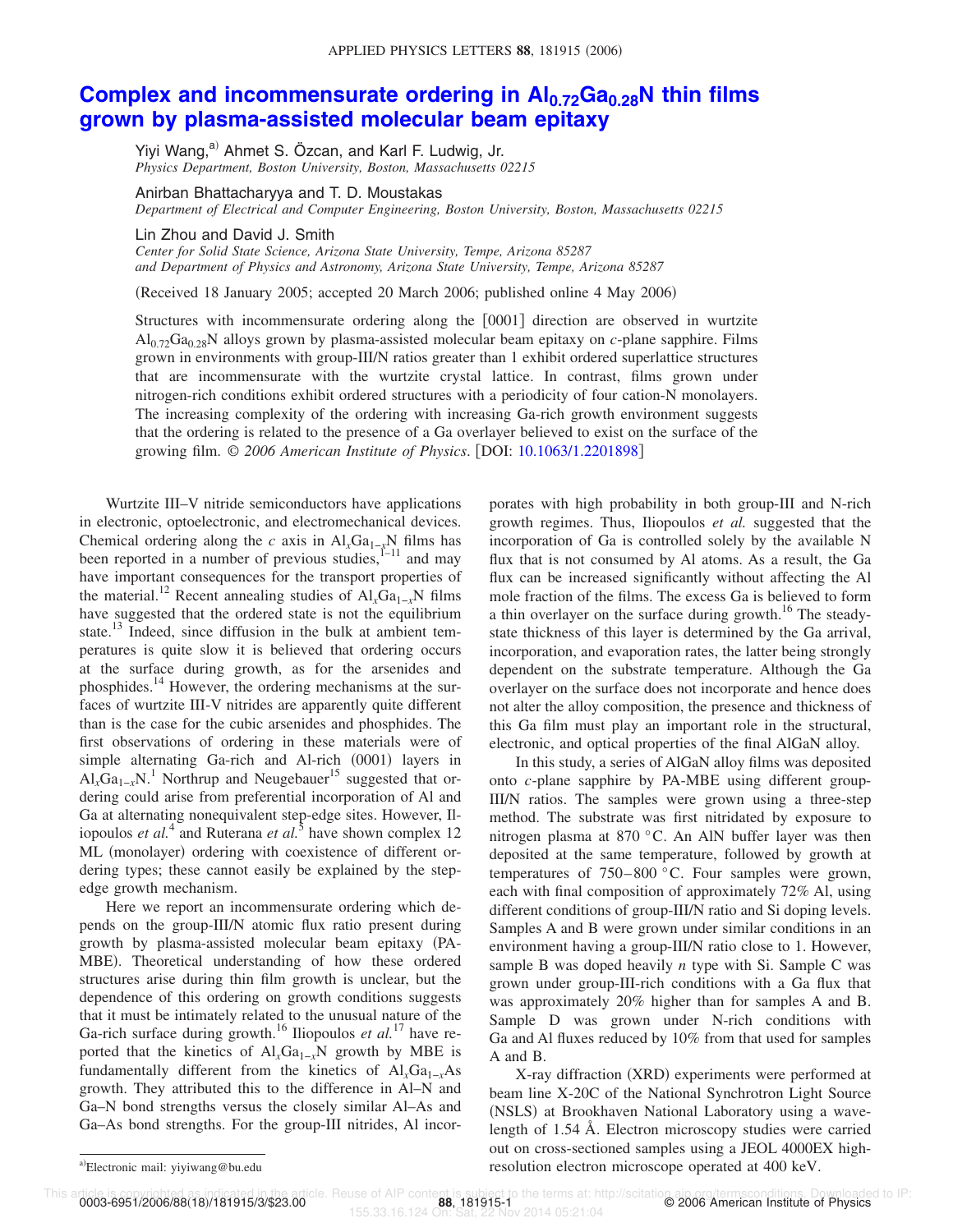

FIG. 1. On-axis XRD spectra of four AlGaN samples vs reciprocal lattice unit. Several superlattice peaks are clearly observed (curves are translated vertically for clarity).

In the case of a completely random  $Al_xGa_{1-x}N$  alloy, the average atomic scattering factors at each cation site are equal. Hence, for on-axis XRD  $(h=k=0)$ , Bragg reflections with an odd index *l* are forbidden. Figure 1 shows the  $\theta$ -2 $\theta$ XRD patterns of the  $Al_{0.72}Ga_{0.28}N$  films as a function of wave number in reciprocal lattice units (r.l.u.). In addition to the expected AlGaN (0002) peak, all four samples show superlattice peaks indicative of atomic ordering. These additional peaks indicate the presence of superlattice structures with different periodicities. The widths of the superlattice peaks suggest that the ordered regions vary from approximately 20 nm to more than 70 nm thick.

For sample D, there are superlattice peaks at  $l_1=0.5$  and at the symmetric position  $l_2=2-l_1=1.5$ . These superlattice peaks suggest the presence of order with a periodicity of 2*c c* being the wurtzite lattice constant in the *z* direction; 1 ML is  $c/2$ ), i.e., 4 ML. Films grown in more Ga-rich environments exhibit superlattice peaks that are much more complex. Sample C has a triplet of peaks at  $l_1=0.492$ ,  $l_2$ =0.528, and  $l_3$ =0.562 as well as the symmetric positions  $2-l_{1,2,3}$ . We note that reflections at the symmetric positions rule out the possibility that the phase $(s)$  could correspond to material with a significantly different lattice parameter than that of the film itself (0.501 nm). A possible interpretation of the observed diffraction patterns is that the peaks are due to the presence of a modulated phase with a modulation wave number  $(l_2 - l_1) = (l_3 - l_2) = 0.036$  r.l.u., corresponding to a repeat distance of  $27.8 \pm 0.9c$ . The observed peak positions thus have no clear relationship with the crystal lattice, suggesting that they represent an incommensurate phase $(s)$ .

For sample A, double peaks are observed at  $l_1=0.608$ and  $l_2$ =0.624, as well as the symmetric positions  $2-l_{1,2}$ . These are again incommensurate positions with respect to the crystal lattice. There are broad maxima at  $l_3 = 0.368$  and 2−*l*<sup>3</sup> , which are also incommensurate positions. Sample B, grown under similar conditions to sample A but doped with Si, also exhibits peaks at  $l_1$ =0.608 and the symmetric position  $2-l_1$ , but they are lower and broader than for sample A.

In all cases, a clear  $l=1$  [i.e.,  $(0001)$ ] peak is observed in addition to the incommensurate peaks. Since the  $Si(111)$ monochromator rejects even harmonics, this peak cannot be simply a harmonic reflection from the (0002). It must either be due to ordering or due to strains arising from dislocations or stacking faults. Here we will use the term "stacking fault"

to refer only to changes in cation layer structure sequence (e.g., between wurtzite and zincblende structures)—not to changes in cation occupation probabilities within a fundamentally wurtzitelike structure. The ideal wurtzite structure has the hexagonal close packing with alternating A and B layers whereas the cubic zinc blende structure has the *ABC* face-centered-cubic layer sequence. In the absence of induced strain, stacking faults between zinc blende and wurtzite structures do not cause significant peaks at odd integer positions in the (000*l*) direction. However, strain introduced by such stacking faults can give rise to such peaks. In fact, electron microscopy studies of these materials shows that the density of stacking faults is relatively low and that there appears to be no significant variation between samples in the density of threading dislocations. We must therefore attribute the variations in  $l=1$  peak intensity as primarily due to differing degrees of cation ordering.

To provide further insight into the nature of the incommensurate ordering, the films were examined by electron microscopy. Selected area diffraction (SAD) patterns were recorded at  $\langle 1100 \rangle$  and  $\langle 1120 \rangle$  zone axes. The former are shown in Fig. 2; the strong spots represent Bragg reflections due to the wurtzite structure. The faint extra spots visible between the Bragg reflections confirm the presence of superlattice structures with long-range ordering; the positions of these spots correspond closely to the superlattice peak positions observed by XRD in Fig. 1. The streaking visible along the 000*l* direction in the SAD patterns as well as the high background in the XRD scans indicate that there is significant disorder in the cation ordering sequence. The electron micrographs show that different kinds of order coexist in the same sample, separated by domain boundaries. Evidence of this can be seen in the diffuse peak at approximately *l*=1.66 from sample A in Fig. 1. It is noteworthy that the SAD patterns from the regions of complex order (Fig. 2) also show the (0001) peak, suggesting that it originates from the incommensurate phase. If the (0001) peak is indeed from the incommensurate phase, then its presence suggests that the complex ordering might be built from a modulated two-layer ordering.

The chemical ordering observed here in samples with growth conditions of group-III/N ratio greater than or equal to 1 is clearly more complicated than those previously reported.<sup>2,6,10</sup> Iliopoulos *et al.*<sup>2</sup> have suggested that a small tilt found in their films might be due to substrate miscut and that it could lead to complex ordering via the mechanism proposed by Venezuela *et al.*<sup>18</sup> However, we observe no systematic ordering behavior with substrate miscut in the samples reported here; indeed, we observe coexistence of different orderings within the same sample.

In considering possible ordering mechanisms, it is important to note the change in ordering observed between sample D, grown under nitrogen-rich conditions (and hence presumably little or no Ga-overlayer) and showing only 4 ML ordering, and the other samples grown with higher Ga/N ratios and showing more complex incommensurate structures. Moreover, sample C, showing perhaps the most complex ordering behavior, was grown in an environment with Ga surplus, presumably leading to a thicker overlayer during growth. Finally, samples A and B, grown with similar group-III/N ratios, exhibit similar incommensurate ordering. This antele is the contract of the company of the company subject to the company subject of the company of stacking faults. Here we will use the term "stacking fault" Sample B, with *n*-type Si doping, is less well ordered 155.33.16.124 On: Sat, 22 Nov 2014 05:21:04